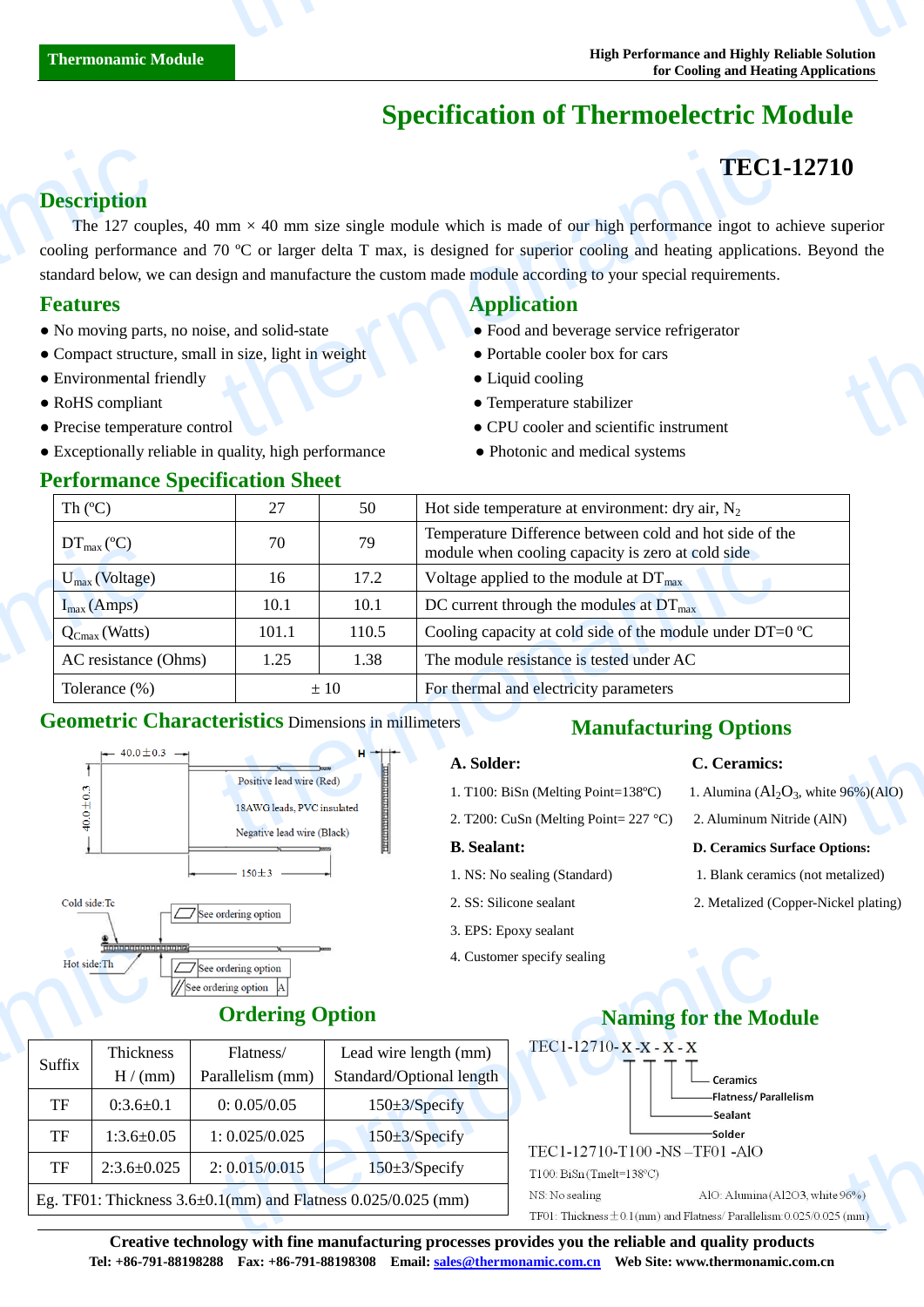# **Specification of Thermoelectric Module**

# **TEC1-12710**



**Creative technology with fine manufacturing processes provides you the reliable and quality products Tel: +86-791-88198288 Fax: +86-791-88198308 Email: sales@thermonamic.com.cn Web Site: www.thermonamic.com.cn**